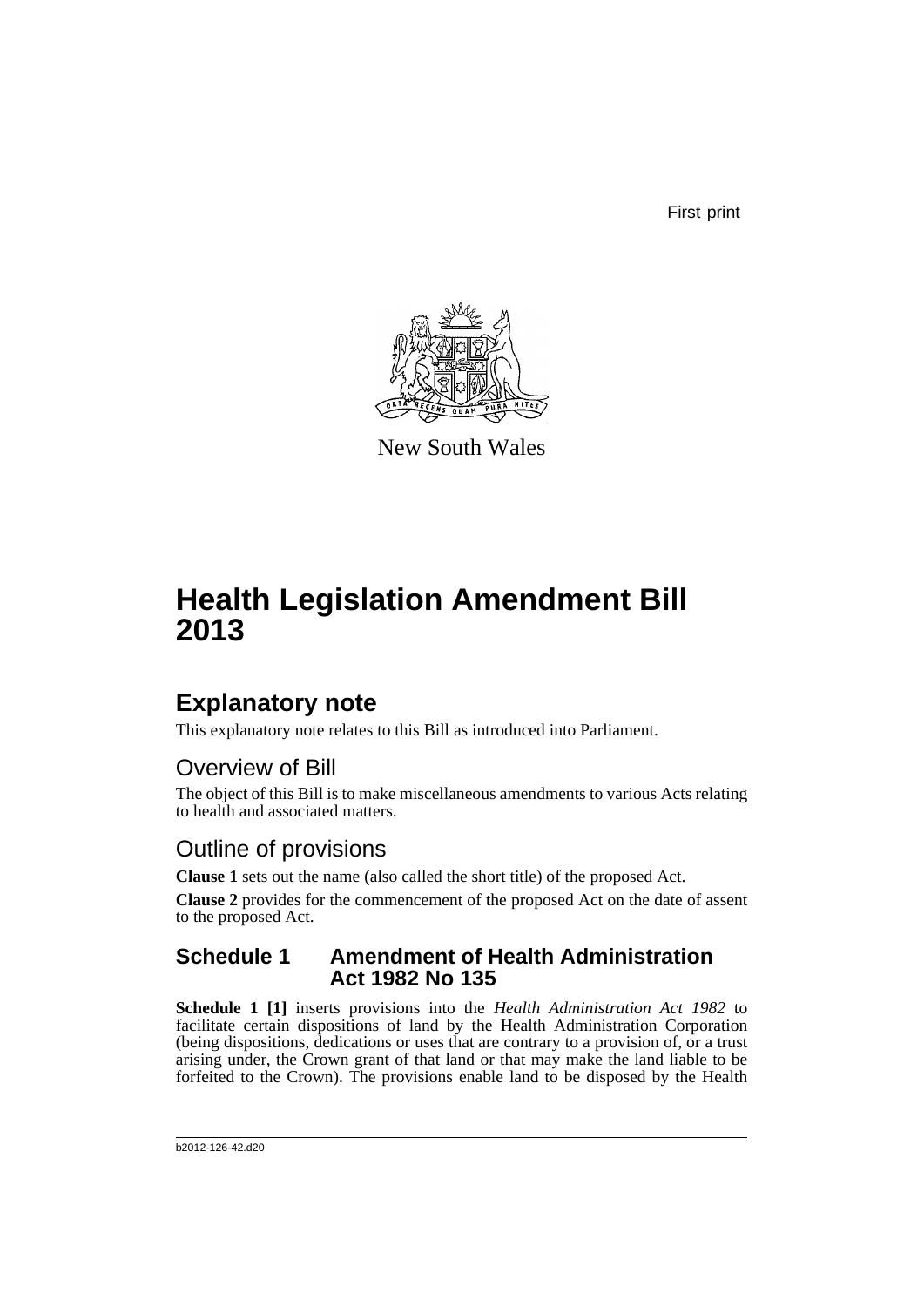Explanatory note

Administration Corporation in the same manner as dispositions of land by local health districts under section 34 of the *Health Services Act 1997*.

**Schedule 1 [2]** makes it clear that a person may be appointed to a fourth consecutive term as a member of the Medical Services Committee established under the *Health Administration Act 1982* if the person was appointed as Chairperson of that Committee during the person's third consecutive term. In all other cases a person may not be appointed as a member for more than 3 consecutive terms.

#### **Schedule 2 Amendment of Health Care Complaints Act 1993 No 105**

**Schedule 2 [1]** sets out the principles that are to govern the exercise of functions by the Health Care Complaints Commission (*the Commission*) and other government agencies in connection with health care complaints under the *Health Care Complaints Act 1993* (*the HCC Act*).

**Schedule 2 [2]** makes it clear that a complaint under the HCC Act may be made concerning a health service that is likely to affect the clinical management or care of an individual client in addition to health services that do affect such management or care. **Schedule 2 [10]** makes a consequential amendment.

**Schedule 2 [3]** provides that the Health Care Complaints Commissioner may make a complaint under the HCC Act but only if it appears to the Commissioner that the matter that is the subject of the complaint:

- (a) raises a significant issue of public health or safety, or
- (b) raises a significant question regarding a health service that affects, or is likely to affect, the clinical management or care of an individual client, or
- (c) if substantiated, would:
	- (i) provide grounds for disciplinary action against a health practitioner, or
	- (ii) be found to involve gross negligence on the part of a health practitioner, or
	- (iii) result in the health practitioner being found guilty of an offence under Division 1 or 3 of Part 7 of the *Public Health Act 2010*.

**Schedule 2 [4]** provides that the Commission must give written notice of the making of a complaint, the nature of the complaint and the identity of the complainant to a person who currently employs or engages the health practitioner concerned as a health practitioner if the Commission considers on reasonable grounds that the giving of the notice is necessary to assess the matter effectively or to protect the health or safety of the public or a member of the public. The Commission is not required to give the notice if it appears to the Commission, on reasonable grounds, that the giving of the notice will place the complainant or another person at risk of intimidation or harassment or unreasonably prejudice the employment or engagement of the health practitioner.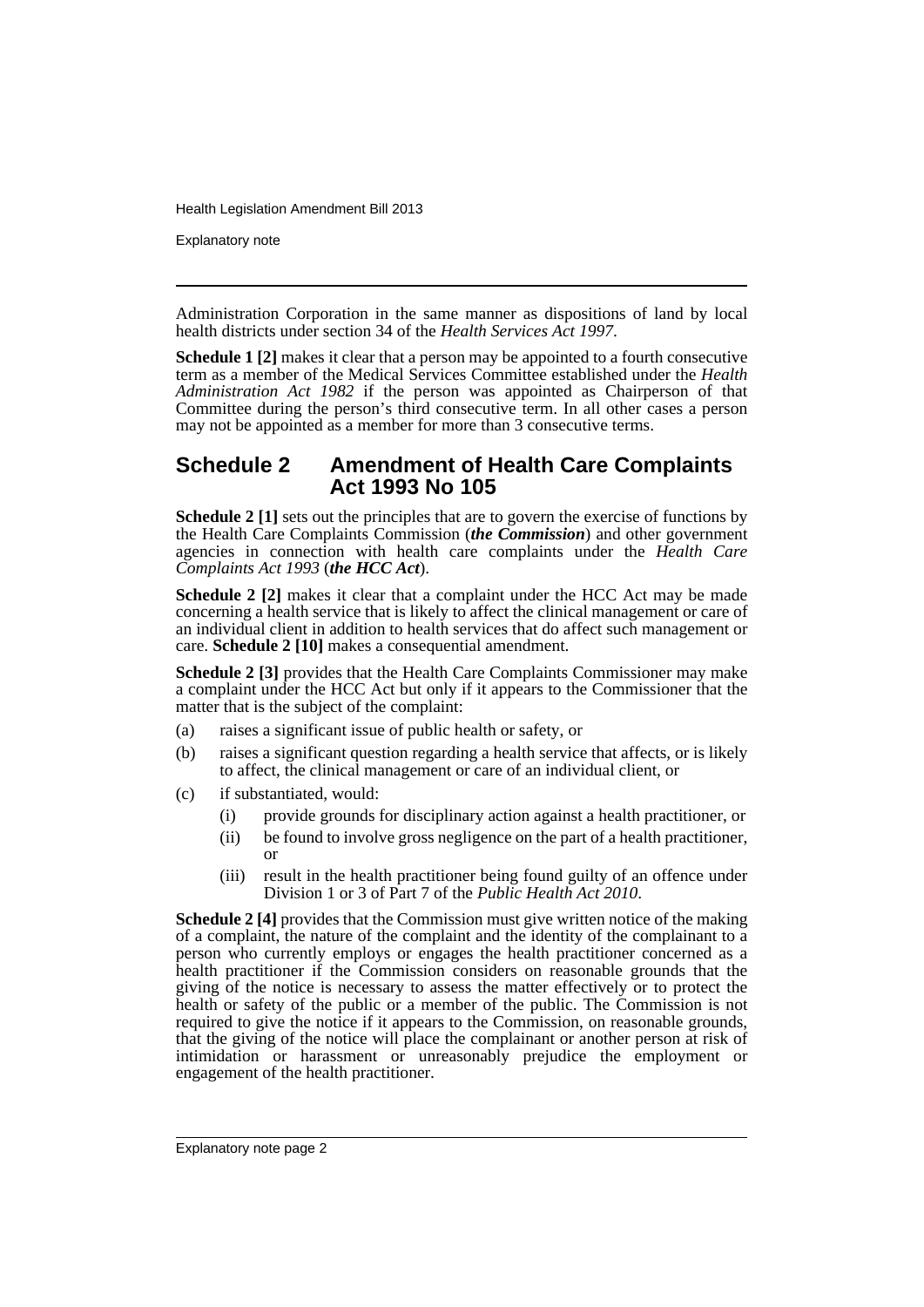Explanatory note

**Schedule 2 [5] and [8]** update certain references.

**Schedule 2** [6] makes it clear that following the assessment of a complaint the Commission is to give notice of the action taken or decision made to all the parties to the complaint and not only to the complainant.

**Schedule 2 [7]** amends a note.

**Schedule 2 [9]** provides that the Commission is to notify the parties to a complaint against a health organisation, and may notify other persons, of the action taken and the reasons for taking that action in addition to notice of the results of the investigation.

**Schedule 2 [11]** inserts provisions into the HCC Act to enable the Director of Proceedings to refer a complaint back to the Commission for further investigation if the Director:

- (a) is unable to determine whether the complaint should be prosecuted before a disciplinary body, or
- (b) is of the opinion that further evidence is required to enable the Director to prosecute the complaint before the disciplinary body.

## **Schedule 3 Amendment of Health Practitioner Regulation (Adoption of National Law) Act 2009 No 86**

**Schedule 3** makes amendments to the Health Practitioner Regulation National Law as set out in the Schedule to the *Health Practitioner Regulation National Law Act 2009* of Queensland and as applied as a law of New South Wales by the *Health Practitioner Regulation (Adoption of National Law) Act 2009*.

**Schedule 3 [1]** provides that the Commission is not required to investigate a complaint referred to it by a health profession council, or cause it to be investigated, if the matter that is the subject of the complaint is being, or has been, investigated as, or as part of, another complaint to the Commission.

**Schedule 3 [2]–[4]** make amendments by way of statute law revision.

## **Schedule 4 Amendment of Health Services Act 1997 No 154**

**Schedule 4** amends the *Health Services Act 1997* to enable the Director-General of the Ministry of Health to suspend members of the NSW Health Service from duty without pay in certain circumstances, including certain cases of misconduct and being charged with certain serious criminal offences. The proposed power is generally similar to the power to suspend members of the Government Service contained in section 49 of the *Public Sector Employment and Management Act 2002*.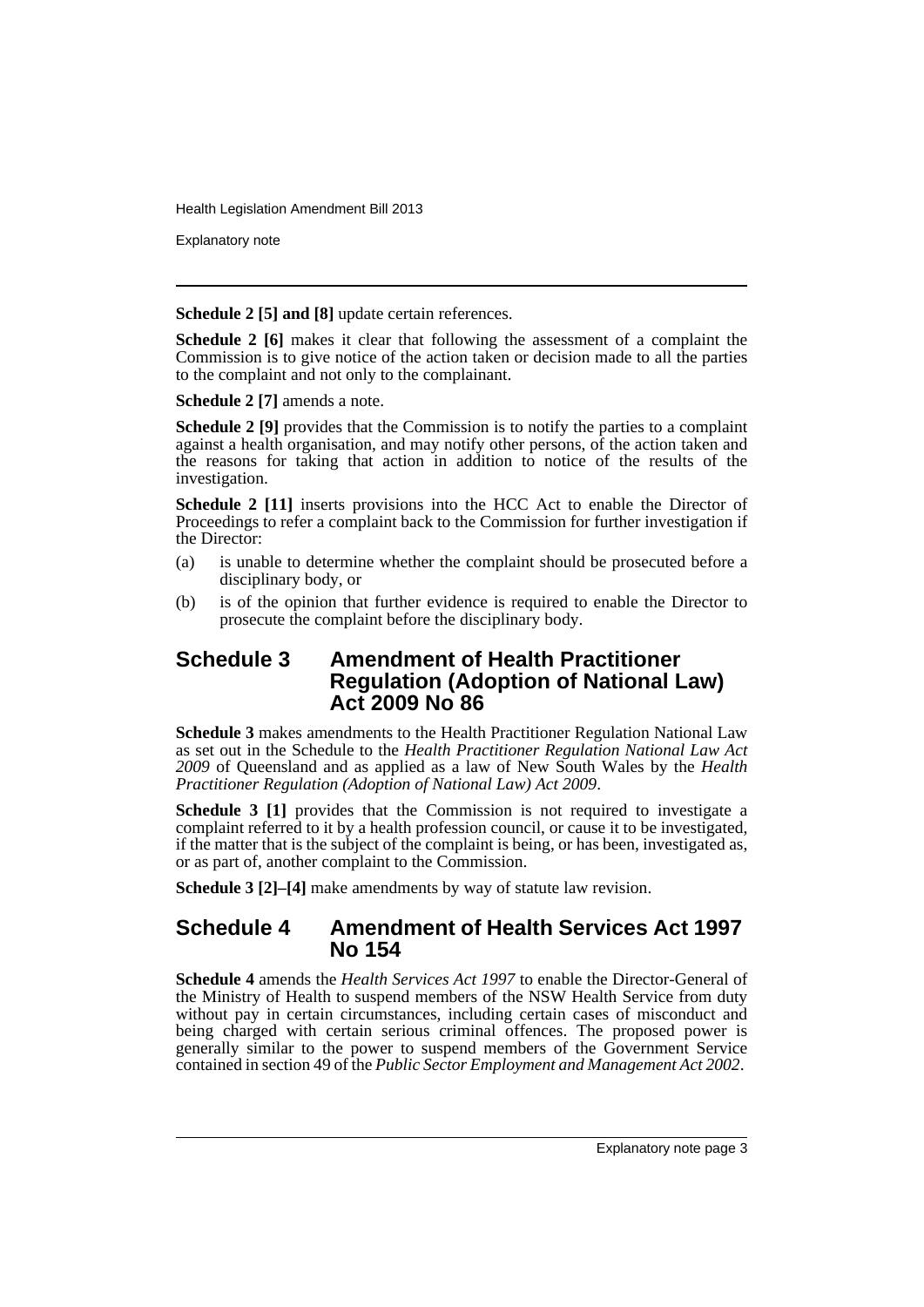Explanatory note

#### **Schedule 5 Amendment of Mental Health Act 2007 No 8**

**Schedule 5 [1]** makes it clear that a correctional patient under the *Mental Health (Forensic Provisions) Act 1990* who is re-classified under that Act as an involuntary patient is an involuntary patient for the purposes of the *Mental Health Act 2007*.

**Schedule 5 [2]** provides that an authorised medical officer of a mental health facility must, as soon as is reasonably practicable, notify the Mental Health Review Tribunal if the officer becomes aware that a person detained in the mental health facility under the *Mental Health Act 2007* is a forensic patient.

**Schedule 5 [3]** provides that an authorised medical officer of a mental health facility must, as soon as is reasonably practicable, notify the Mental Health Review Tribunal of the discharge of a person detained in the mental health facility whom the officer knows is a forensic patient.

## **Schedule 6 Amendment of Mental Health (Forensic Provisions) Act 1990 No 10**

**Schedule 6 [1]** makes an amendment to clarify the circumstances in which a person ceases to be classified as a forensic patient under the *Mental Health (Forensic Provisions) Act 1990* (*the MH (FP) Act*).

**Schedule 6 [2]** provides that a community treatment order may be made in respect of a forensic patient who is to be released unconditionally in accordance with an order of the Mental Health Review Tribunal. On and from the release of the person, the community treatment order is taken to have been made under the *Mental Health Act 2007*.

**Schedule 6 [3]** makes it clear that an apprehension order under section 68 (Breach of orders for release) of the MH (FP) Act authorises the detention of the person concerned at the mental health facility, correctional centre or other place specified in the order.

**Schedule 6 [4]** makes it clear that the *Mental Health Act 2007* applies to a person who has been granted conditional release or leave of absence under Part 5 of the MH (FP) Act.

**Schedule 6 [5]** provides that if a party has appealed against a determination of the Mental Health Review Tribunal to the Supreme Court or the Court of Appeal on any question (not merely on a question of law), the Tribunal or the Court concerned may suspend, until the appeal is determined, the operation of any order or determination made in respect of the proceedings.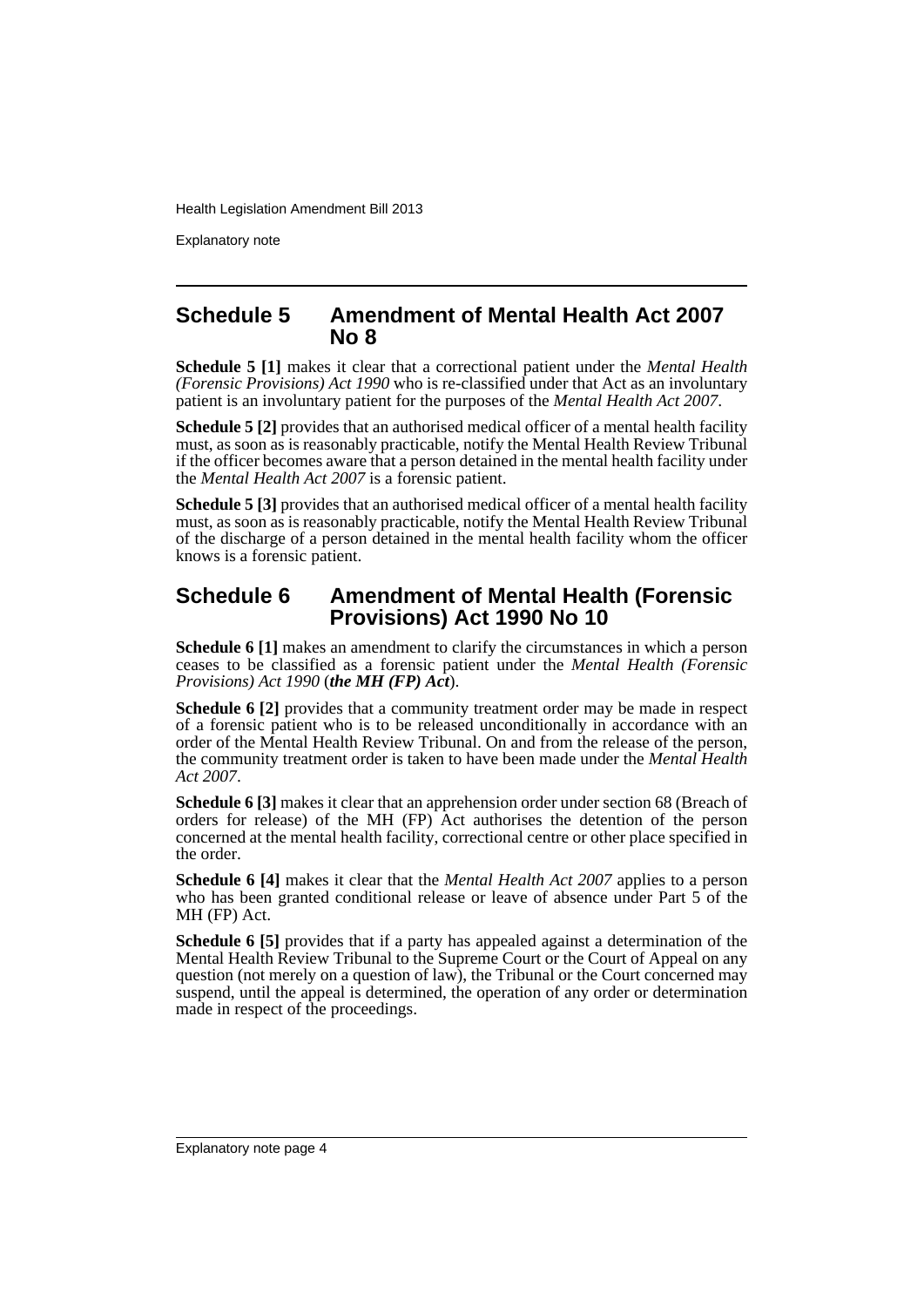First print



New South Wales

# **Health Legislation Amendment Bill 2013**

# **Contents**

|            |                                                       | Page |
|------------|-------------------------------------------------------|------|
|            | Name of Act                                           | 2    |
| 2          | Commencement                                          | 2    |
| Schedule 1 | Amendment of Health Administration Act 1982 No 135    | 3    |
| Schedule 2 | Amendment of Health Care Complaints Act 1993 No 105   | 4    |
| Schedule 3 | Amendment of Health Practitioner Regulation (Adoption |      |
|            | of National Law) Act 2009 No 86                       | 8    |
| Schedule 4 | Amendment of Health Services Act 1997 No 154          | 9    |
| Schedule 5 | Amendment of Mental Health Act 2007 No 8              | 12   |
| Schedule 6 | Amendment of Mental Health (Forensic Provisions)      |      |
|            | Act 1990 No 10                                        | 13   |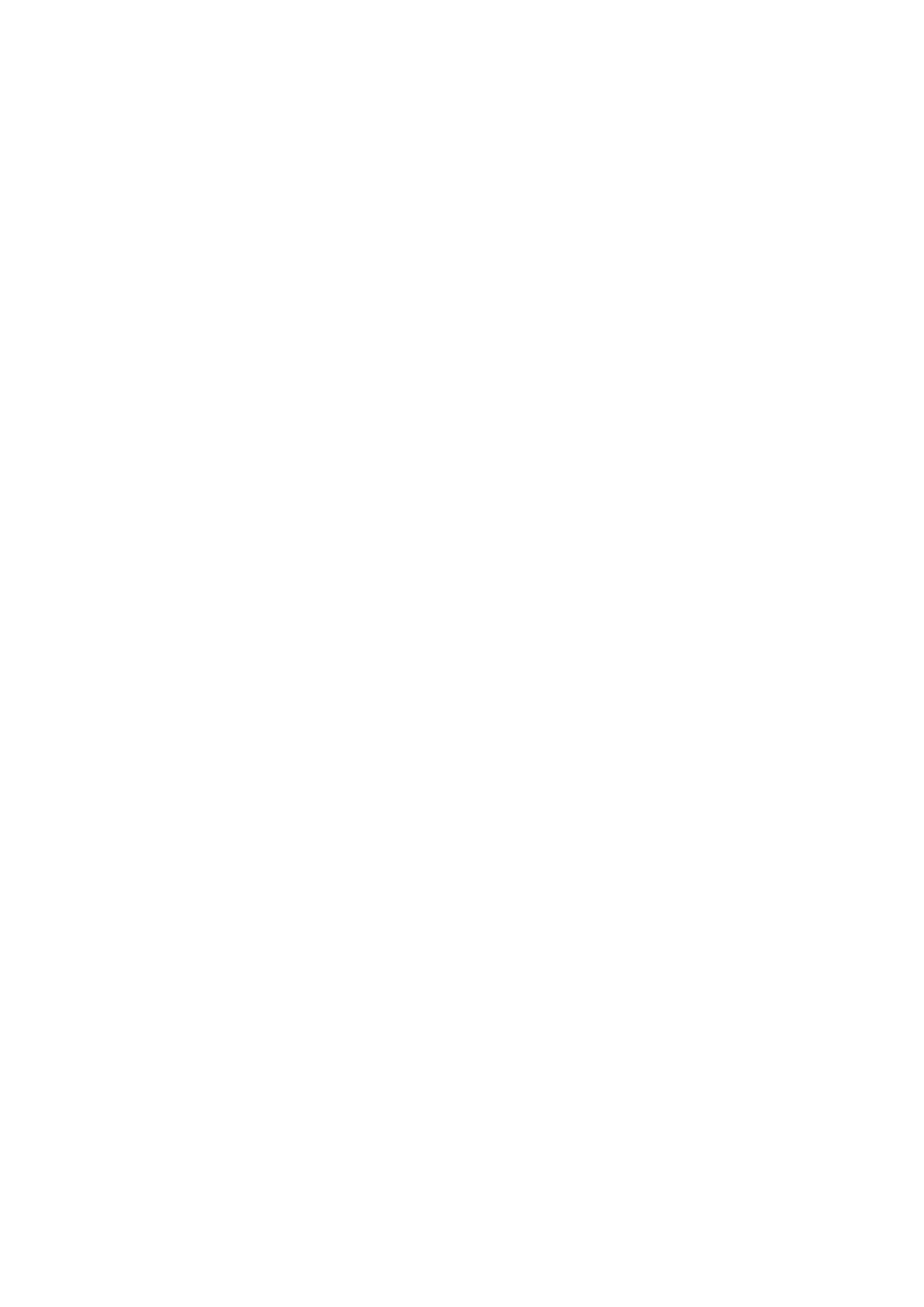

New South Wales

# **Health Legislation Amendment Bill 2013**

No , 2013

## **A Bill for**

An Act to make miscellaneous amendments to various Acts that relate to health and associated matters.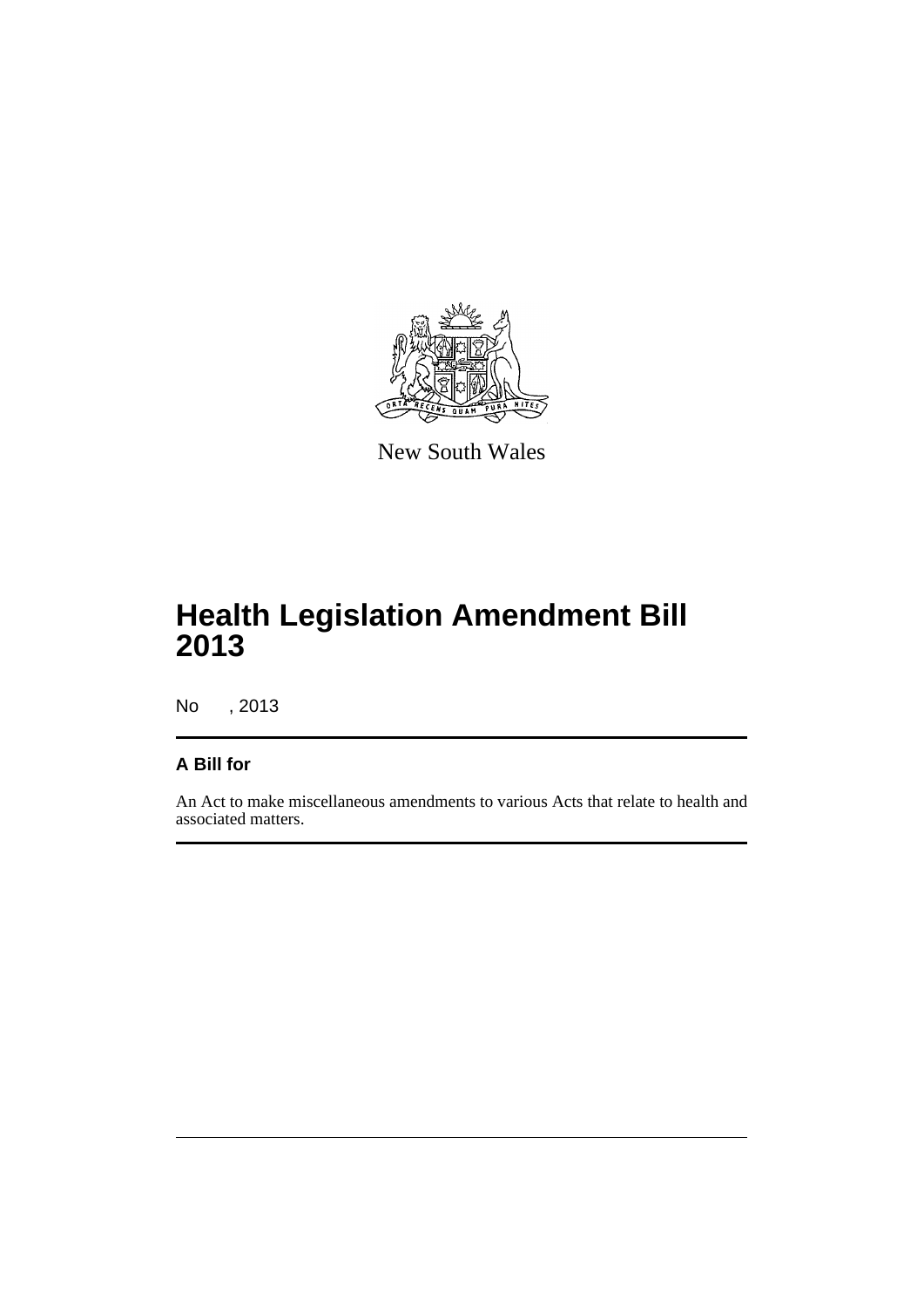<span id="page-7-1"></span><span id="page-7-0"></span>

| The Legislature of New South Wales enacts: |                                                                |                |
|--------------------------------------------|----------------------------------------------------------------|----------------|
|                                            | Name of Act                                                    | $\mathcal{P}$  |
|                                            | This Act is the <i>Health Legislation Amendment Act 2013</i> . | 3              |
|                                            | <b>Commencement</b>                                            | $\overline{4}$ |
|                                            | This Act commences on the date of assent to this Act.          | 5              |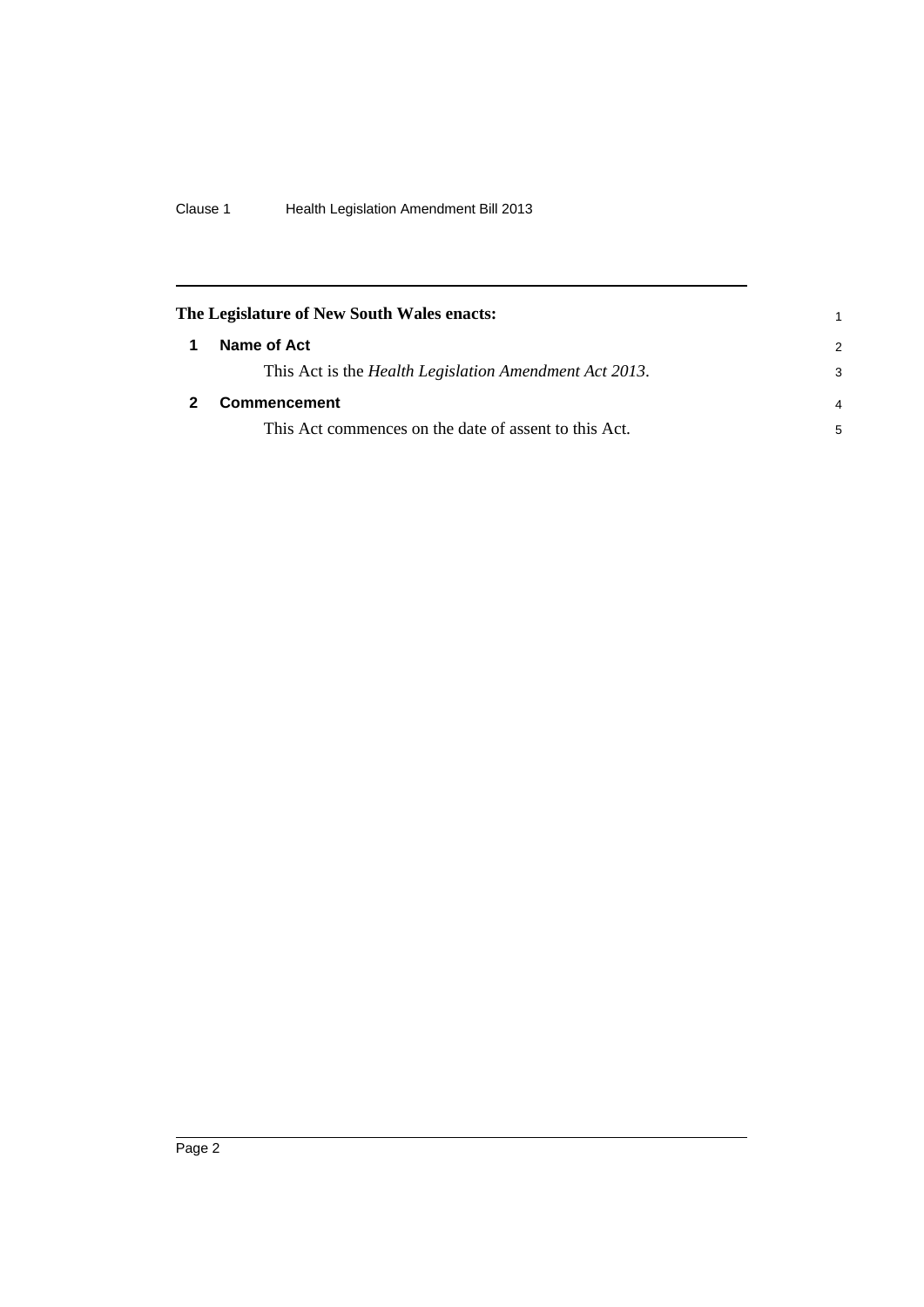Amendment of Health Administration Act 1982 No 135 Schedule 1

<span id="page-8-0"></span>

| <b>Schedule 1</b> |                                              | <b>Amendment of Health Administration</b><br>Act 1982 No 135                                                                                                                              |                          |  |  |
|-------------------|----------------------------------------------|-------------------------------------------------------------------------------------------------------------------------------------------------------------------------------------------|--------------------------|--|--|
| $[1]$             |                                              | Section 11 Disposal of land by Corporation                                                                                                                                                |                          |  |  |
|                   |                                              | Insert at the end of the section:                                                                                                                                                         | 4                        |  |  |
|                   | (2)                                          | The Corporation may request the Minister to give approval to<br>(and the Minister may approve) a disposition of land, being a<br>disposition:                                             | 5<br>6<br>$\overline{7}$ |  |  |
|                   |                                              | that is contrary to a provision of, or a trust arising under,<br>(a)<br>the Crown grant of that land, or                                                                                  | 8<br>9                   |  |  |
|                   |                                              | that, if this section had not been enacted, may make the<br>(b)<br>land liable to be forfeited to the Crown.                                                                              | 10<br>11                 |  |  |
|                   | (3)                                          | If the Minister has given an approval under this section to a<br>disposition of land, the disposition of the land:                                                                        | 12<br>13                 |  |  |
|                   |                                              | is not to be regarded as a breach of any provision of, or any<br>(a)<br>trust arising under, the Crown grant of that land, and                                                            | 14<br>15                 |  |  |
|                   |                                              | does not make the land liable to be forfeited to the Crown.<br>(b)                                                                                                                        | 16                       |  |  |
| [2]               | <b>Schedule 4 Medical Services Committee</b> |                                                                                                                                                                                           |                          |  |  |
|                   |                                              | Insert after clause $4(2)$ :                                                                                                                                                              | 18                       |  |  |
|                   | (3)                                          | Despite subclause $(2)$ , a person may be appointed to a fourth<br>consecutive term as a member if the person was appointed as<br>Chairperson during the person's third consecutive term. | 19<br>20<br>21           |  |  |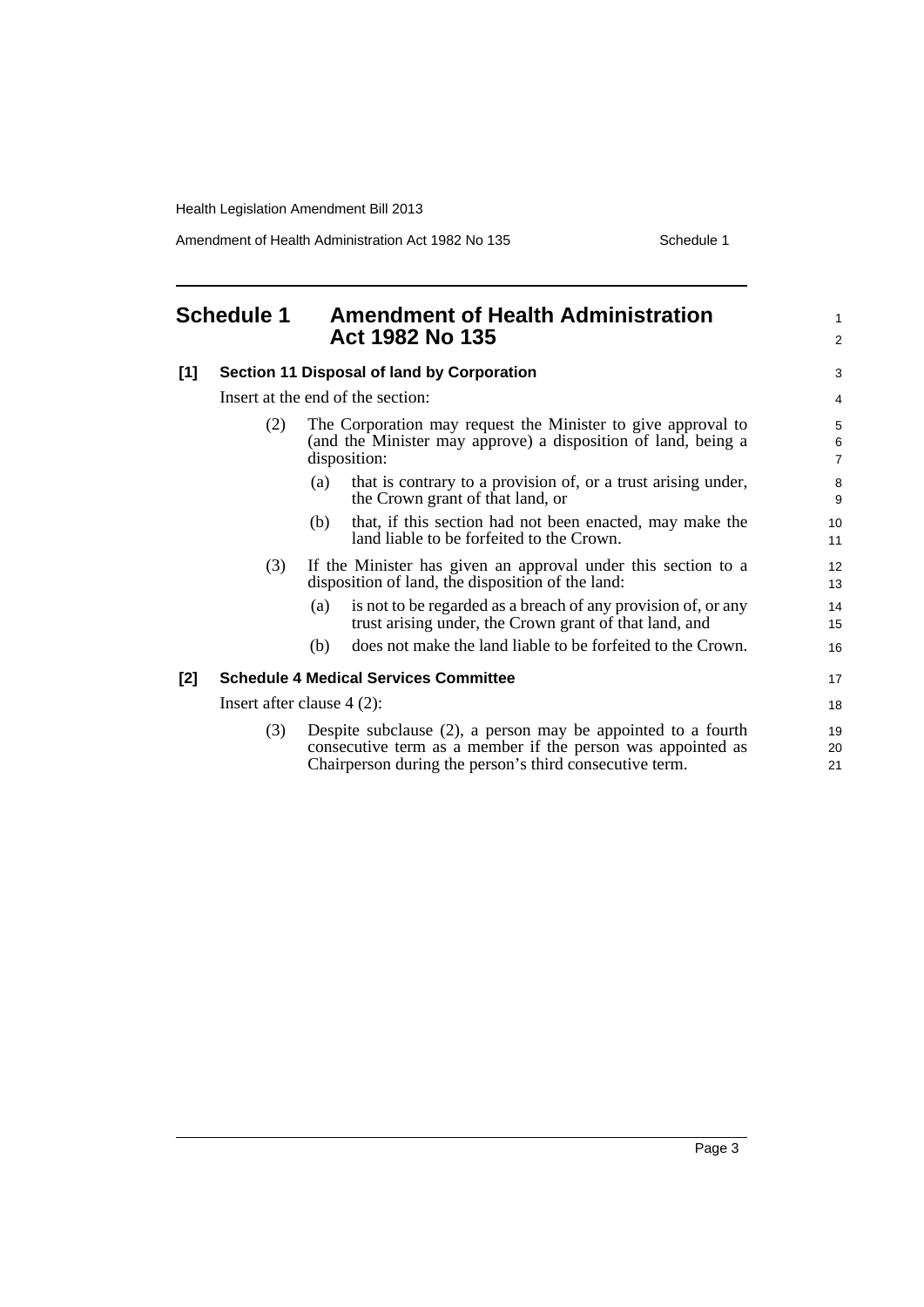Schedule 2 Amendment of Health Care Complaints Act 1993 No 105

#### <span id="page-9-0"></span>**Schedule 2 Amendment of Health Care Complaints Act 1993 No 105**

#### **[1] Section 3A Outline of role and principles of Commission and related government agencies in health care system**

Insert after section 3A (5A):

(5B) **Principles**

The Commission and other government agencies with functions in connection with health care complaints under this Act are, in carrying out those functions, to have regard to the following principles:

1  $\mathfrak{p}$ 

28 29

- (a) the Commission and those government agencies are to be accountable to the New South Wales community,
- (b) the decision-making processes are to be open, clear and understandable for clients and health service providers,
- (c) an acceptable balance is to be maintained between protecting the rights and interests of clients and health service providers,
- (d) the processes of the Commission and those government agencies are to be effective in protecting the public from harm,
- (e) the Commission and those government agencies are to strive to improve the efficiency of the administration of those functions so as to benefit the New South Wales community,
- (f) the Commission and those government agencies are to be flexible and responsive as the health care system evolves and changes.

#### **[2] Sections 7 (1) (b), 25 (4) (b) and 25A (3) (b)**

Insert ", or is likely to affect," after "affects" wherever occurring.

#### **[3] Section 8 Who may make a complaint?**

Insert at the end of the section:

- (2) The Commissioner may make a complaint under this Act, but only if it appears to the Commissioner that the matter that is the subject of the complaint:
	- (a) raises a significant issue of public health or safety, or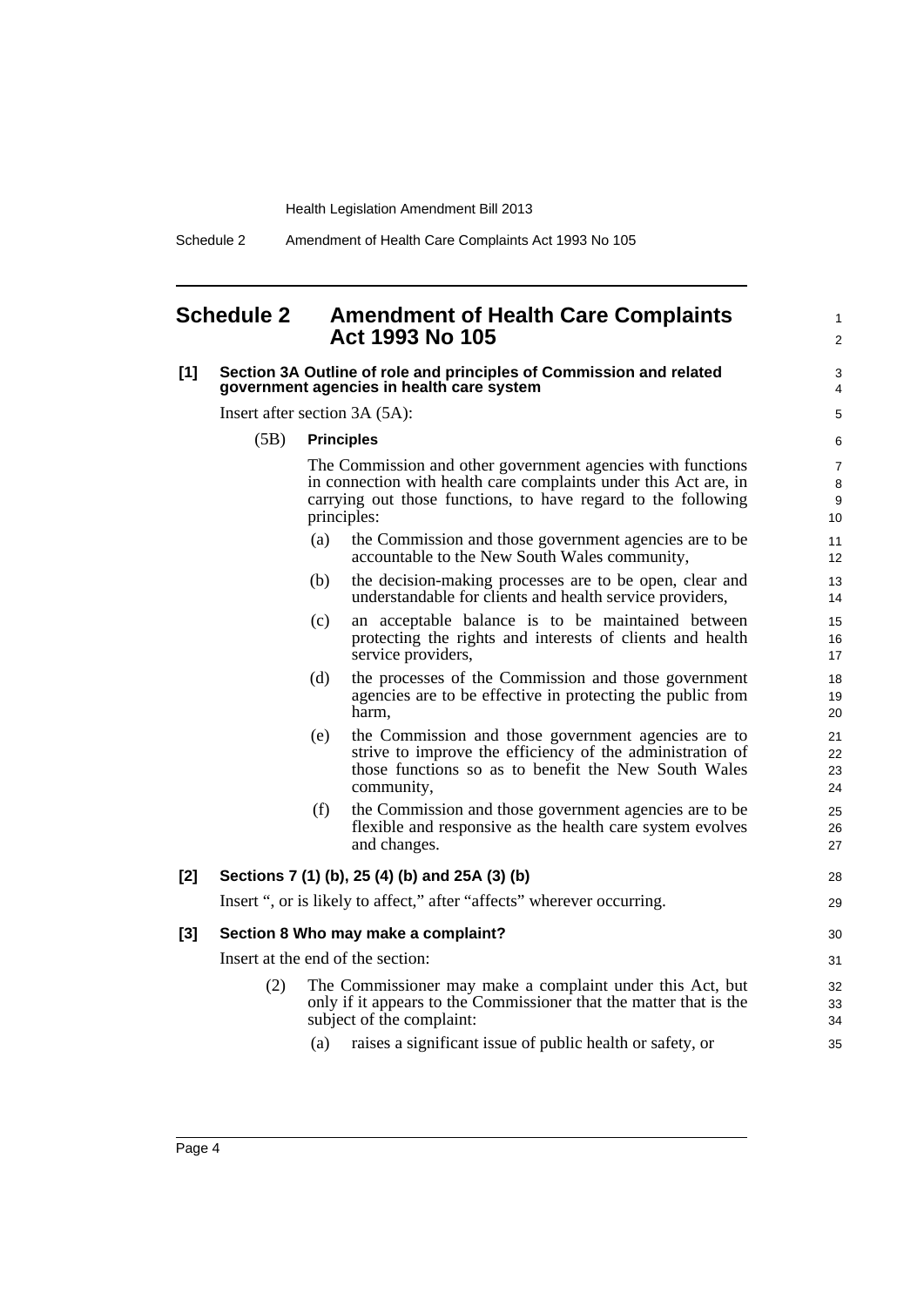#### Amendment of Health Care Complaints Act 1993 No 105 Schedule 2

|     |                          |     | (b) |              | raises a significant question regarding a health service that<br>affects, or is likely to affect, the clinical management or<br>care of an individual client, or                                                                                                                                                                                           | $\mathbf{1}$<br>2<br>3           |
|-----|--------------------------|-----|-----|--------------|------------------------------------------------------------------------------------------------------------------------------------------------------------------------------------------------------------------------------------------------------------------------------------------------------------------------------------------------------------|----------------------------------|
|     |                          |     | (c) |              | if substantiated, would:                                                                                                                                                                                                                                                                                                                                   | $\overline{4}$                   |
|     |                          |     |     | (i)          | provide grounds for disciplinary action against a<br>health practitioner, or                                                                                                                                                                                                                                                                               | 5<br>6                           |
|     |                          |     |     | (ii)         | be found to involve gross negligence on the part of<br>a health practitioner, or                                                                                                                                                                                                                                                                           | $\overline{7}$<br>8              |
|     |                          |     |     | (iii)        | result in the health practitioner being found guilty of<br>an offence under Division 1 or 3 of Part 7 of the<br>Public Health Act 2010.                                                                                                                                                                                                                    | 9<br>10<br>11                    |
|     |                          | (3) |     | regulations. | The provisions of this Part apply to the making of a complaint by<br>the Commissioner, subject to any modifications prescribed by the                                                                                                                                                                                                                      | 12<br>13<br>14                   |
| [4] | <b>Section 16A</b>       |     |     |              |                                                                                                                                                                                                                                                                                                                                                            | 15                               |
|     | Insert after section 16: |     |     |              |                                                                                                                                                                                                                                                                                                                                                            | 16                               |
|     | 16A                      |     |     |              | Employer to be notified of complaint against employee                                                                                                                                                                                                                                                                                                      | 17                               |
|     |                          | (1) |     |              | The Commission must give written notice of the making of a<br>complaint, the nature of the complaint and the identity of the<br>complainant to a person who currently employs or engages the<br>health practitioner concerned as a health practitioner if the<br>Commission considers on reasonable grounds that the giving of<br>the notice is necessary: | 18<br>19<br>20<br>21<br>22<br>23 |
|     |                          |     | (a) |              | to assess the matter effectively, or                                                                                                                                                                                                                                                                                                                       | 24                               |
|     |                          |     | (b) | the public.  | to protect the health or safety of the public or a member of                                                                                                                                                                                                                                                                                               | 25<br>26                         |
|     |                          | (2) |     |              | This section does not require the Commission to give notice<br>under this section if it appears to the Commission, on reasonable<br>grounds, that the giving of the notice will:                                                                                                                                                                           | 27<br>28<br>29                   |
|     |                          |     | (a) |              | place the complainant or another person at risk of<br>intimidation or harassment, or                                                                                                                                                                                                                                                                       | 30<br>31                         |
|     |                          |     | (b) |              | unreasonably prejudice the employment or engagement of<br>the health practitioner.                                                                                                                                                                                                                                                                         | 32<br>33                         |
| [5] |                          |     |     |              | Section 25 Notification of certain complaints to Director-General                                                                                                                                                                                                                                                                                          | 34                               |
|     | the section.             |     |     |              | Omit "Division 3 of Part 2A of the <i>Public Health Act 1991</i> " from the note to                                                                                                                                                                                                                                                                        | 35<br>36                         |
|     |                          |     |     |              | Insert instead "Division 3 of Part 7 of the <i>Public Health Act 2010"</i> .                                                                                                                                                                                                                                                                               | 37                               |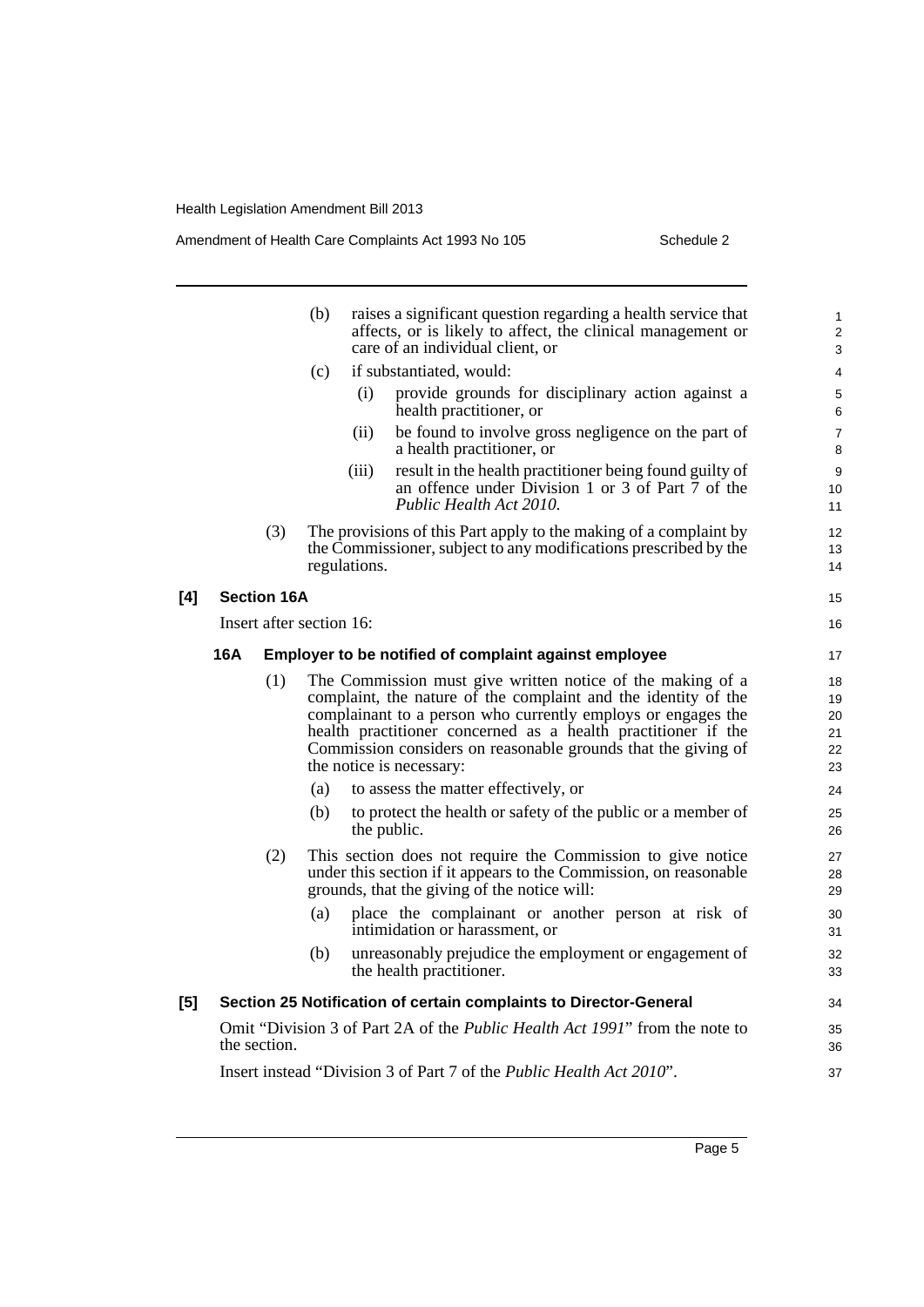Schedule 2 Amendment of Health Care Complaints Act 1993 No 105

| [6]    | assessment                                                                                                                                              |           | Section 28 Notice of action taken or decision made following                                                                                                                                              | 1<br>$\overline{2}$      |  |
|--------|---------------------------------------------------------------------------------------------------------------------------------------------------------|-----------|-----------------------------------------------------------------------------------------------------------------------------------------------------------------------------------------------------------|--------------------------|--|
|        |                                                                                                                                                         |           | Omit "to the complainant" from section 28 (8).                                                                                                                                                            | 3                        |  |
|        |                                                                                                                                                         |           | Insert instead "to the parties to the complaint".                                                                                                                                                         | 4                        |  |
| $[7]$  | Part 2, Division 5, note                                                                                                                                |           |                                                                                                                                                                                                           | 5                        |  |
|        | Omit the following:                                                                                                                                     |           |                                                                                                                                                                                                           | 6                        |  |
|        |                                                                                                                                                         | tribunal. | The Commission will investigate with a view to moving to prosecution of<br>the complaint before the appropriate professional board, committee or                                                          | $\overline{7}$<br>8<br>9 |  |
| [8]    |                                                                                                                                                         |           | Section 41A Prohibition orders and public statements                                                                                                                                                      | 10 <sup>°</sup>          |  |
|        | section 41A $(2)$ $(a)$ .                                                                                                                               |           | Omit "Section 10AK (1) of the Public Health Act 1991" from the note to                                                                                                                                    | 11<br>12 <sup>2</sup>    |  |
|        |                                                                                                                                                         |           | Insert instead "Section 102 (3) of the <i>Public Health Act 2010</i> ".                                                                                                                                   | 13                       |  |
| [9]    |                                                                                                                                                         |           | Section 45 Notification of results of investigation                                                                                                                                                       | 14                       |  |
|        | Insert after section $45(3)$ :                                                                                                                          |           |                                                                                                                                                                                                           | 15                       |  |
|        | (4)                                                                                                                                                     |           | In this section, <i>results of an investigation</i> includes any action<br>taken under section 42 and the reasons for taking that action.                                                                 | 16<br>17                 |  |
| $[10]$ |                                                                                                                                                         |           | <b>Section 80 Functions of Commission</b>                                                                                                                                                                 | 18                       |  |
|        |                                                                                                                                                         |           | Omit "complaints concerning the clinical management or care of individual<br>clients by health service providers" from section 80 (1) (a).                                                                | 19<br>20                 |  |
|        | Insert instead "complaints concerning a health service that affects, or is likely<br>to affect, the clinical management or care of individual clients". |           |                                                                                                                                                                                                           |                          |  |
| $[11]$ | <b>Section 90B Functions of Director of Proceedings</b>                                                                                                 |           |                                                                                                                                                                                                           |                          |  |
|        | Insert after section 90B (3A):                                                                                                                          |           |                                                                                                                                                                                                           |                          |  |
|        | (3B)                                                                                                                                                    |           | The Director may refer a complaint back to the Commission for<br>further investigation under Division 5 of Part 2 if the Director:                                                                        | 25<br>26                 |  |
|        |                                                                                                                                                         | (a)       | is unable to determine whether the complaint should be<br>prosecuted before a disciplinary body, or                                                                                                       | 27<br>28                 |  |
|        |                                                                                                                                                         | (b)       | is of the opinion that further evidence is required to enable<br>the Director to prosecute the complaint before the<br>disciplinary body.                                                                 | 29<br>30<br>31           |  |
|        | (3C)                                                                                                                                                    |           | If a complaint has been referred to the Commission for further<br>investigation under subsection (3B), sections 39 (2) and 40 apply<br>in relation to the complaint only if the Commission, at the end of | 32<br>33<br>34           |  |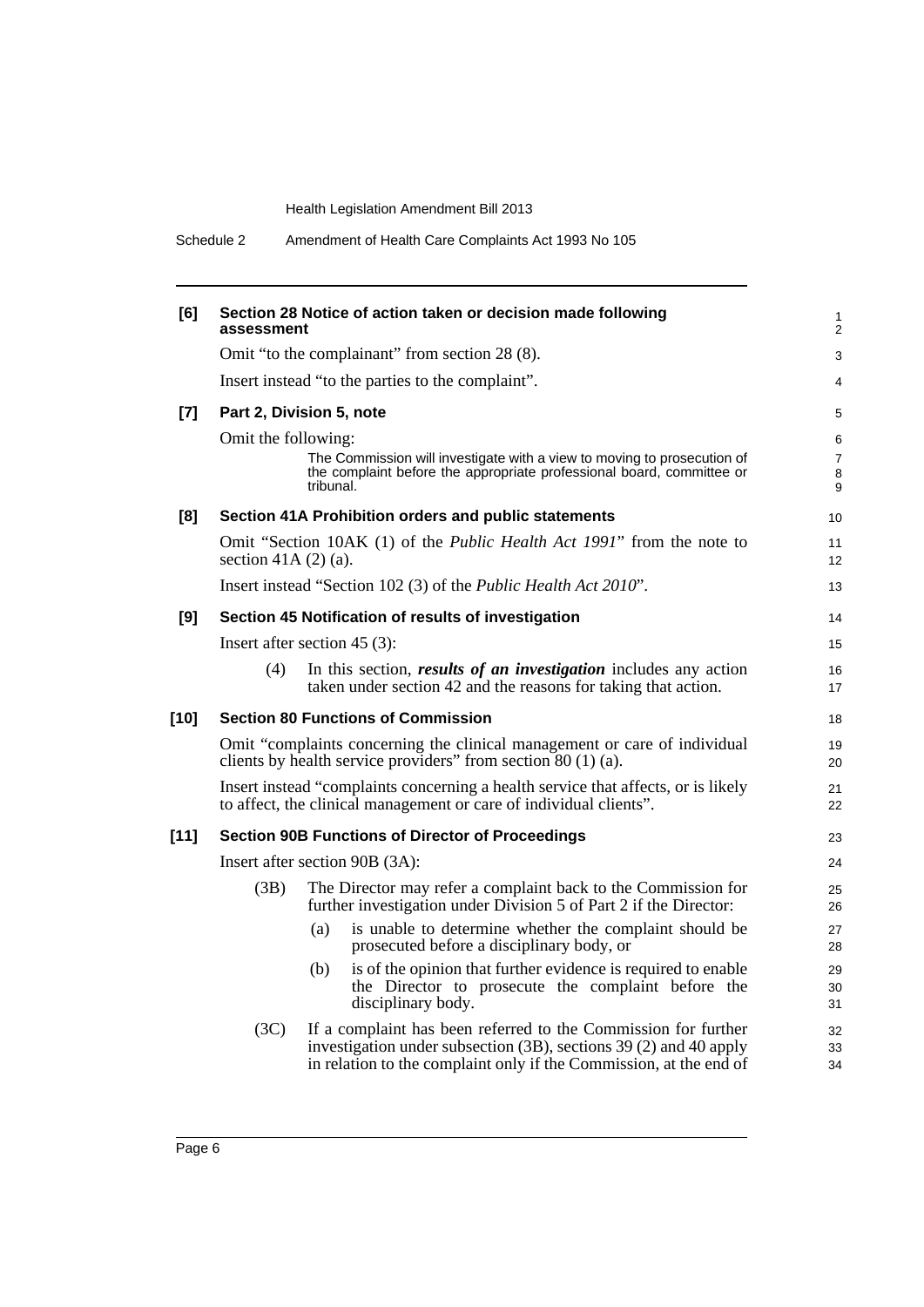Amendment of Health Care Complaints Act 1993 No 105 Schedule 2

the further investigation of the complaint, proposes to take any of the following action:

- (a) change the person whose conduct appears to be the subject of the complaint or include another person as a person whose conduct appears to be the subject of the complaint,
- (b) add to, substitute, amend or delete any of the specific allegations comprising the complaint (including add an allegation arising out of an investigation of the complaint that may not be the particular object of the complaint).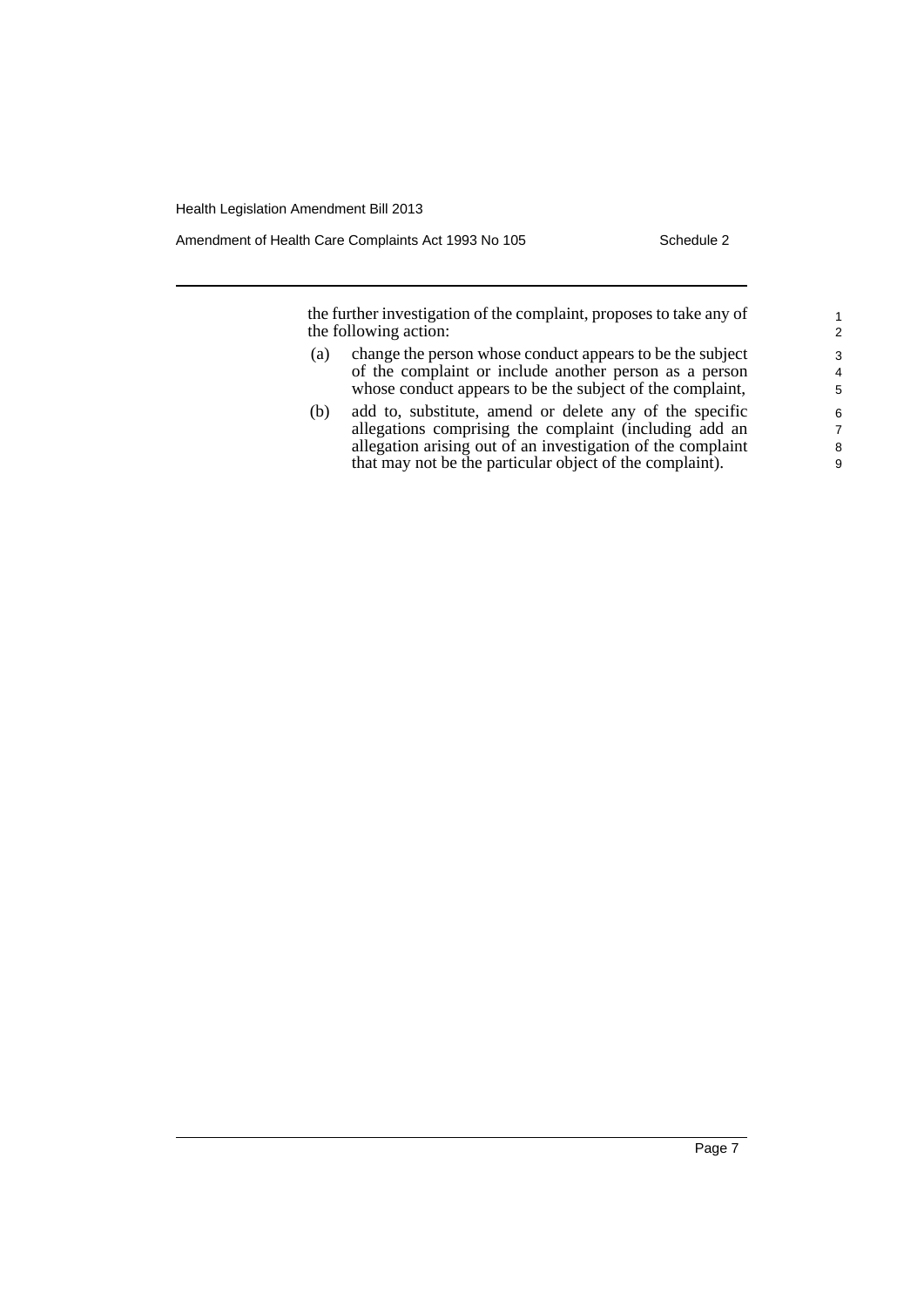Schedule 3 Amendment of Health Practitioner Regulation (Adoption of National Law) Act 2009 No 86

## <span id="page-13-0"></span>**Schedule 3 Amendment of Health Practitioner Regulation (Adoption of National Law) Act 2009 No 86**

| [1]   |                 | Schedule 1 Modification of Health Practitioner Regulation National Law                                                                                                                                                                                                                         | 4                                                     |
|-------|-----------------|------------------------------------------------------------------------------------------------------------------------------------------------------------------------------------------------------------------------------------------------------------------------------------------------|-------------------------------------------------------|
|       |                 | Insert after section $150D(4)$ in Schedule 1 [15]:                                                                                                                                                                                                                                             | 5                                                     |
|       | (4A)            | Despite subsections $(3)$ and $(4)$ , the Commission is not required<br>to investigate the complaint or cause it to be investigated if the<br>matter that is the subject of the complaint is being, or has been,<br>investigated as, or as part of, another complaint to the<br>Commission.    | 6<br>$\overline{7}$<br>$\bf8$<br>9<br>10 <sup>1</sup> |
| $[2]$ | Schedule 1 [15] |                                                                                                                                                                                                                                                                                                | 11                                                    |
|       |                 | Insert "or suspension" after "conditions" in section 152J (b).                                                                                                                                                                                                                                 | 12 <sup>2</sup>                                       |
| $[3]$ | Schedule 1 [25] |                                                                                                                                                                                                                                                                                                | 13                                                    |
|       |                 | Insert after Part 4 of Schedule 5A:                                                                                                                                                                                                                                                            | 14                                                    |
|       |                 |                                                                                                                                                                                                                                                                                                |                                                       |
|       | Part 5          | Provision consequent on enactment of<br><b>Health Legislation Amendment Act 2013</b><br>[NSW]                                                                                                                                                                                                  | 15<br>16<br>17                                        |
|       | 35              | Appointments of acting members and acting President of Councils                                                                                                                                                                                                                                | 18                                                    |
|       |                 | The amendment of clause 11 $(1)$ and $(3)$ of Schedule 5C by the<br>Health Legislation Amendment Act 2013 does not affect the<br>appointment of any person holding office as an acting member or<br>an acting President of a Council immediately before the<br>commencement of that amendment. |                                                       |
| [4]   | Schedule 1 [25] |                                                                                                                                                                                                                                                                                                | 24                                                    |
|       | Schedule 5C.    | Omit "Governor" wherever occurring in clause 11 $(1)$ , $(3)$ and $(5)$ of                                                                                                                                                                                                                     | 19<br>20<br>21<br>22<br>23<br>25<br>26                |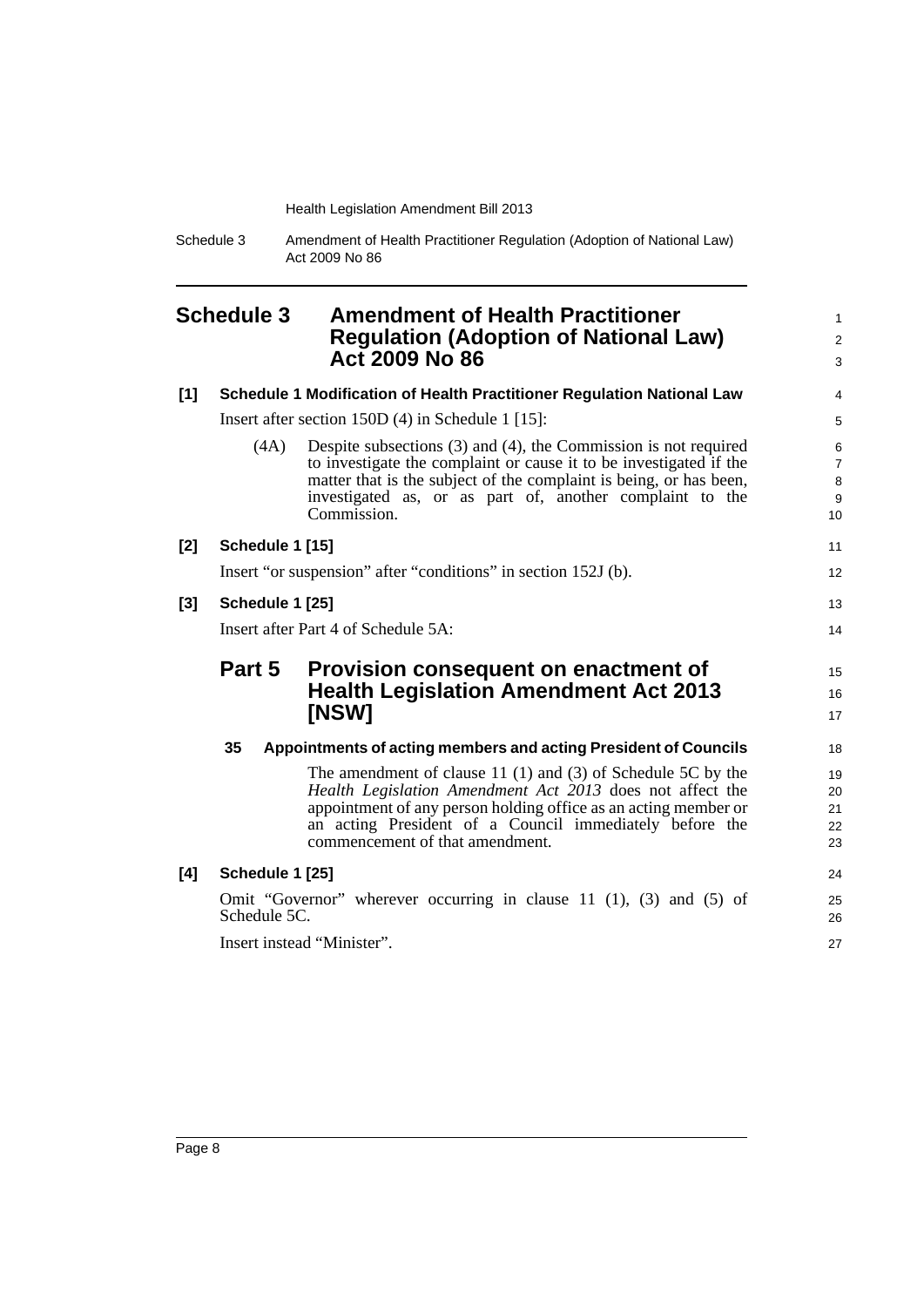Amendment of Health Services Act 1997 No 154 Schedule 4

1  $\mathfrak{p}$ 

 $\overline{a}$ 4

## <span id="page-14-0"></span>**Schedule 4 Amendment of Health Services Act 1997 No 154**

#### **Section 120A**

Insert after section 120:

#### **120A Suspension of members of staff from duty pending decision in relation to misconduct or serious criminal charge**

- $(1)$  If:
	- (a) the registration of a member of staff as a registered health practitioner is suspended under section 150 of the *Health Practitioner Regulation National Law (NSW)*, or
	- (b) conditions are imposed on the registration of a member of staff as a registered health practitioner under section 150 (1) (b) of that Law that, in the opinion of the Director-General, are inconsistent with any of the inherent requirements of the terms of employment of the staff member, or
	- (c) an interim prohibition order is made in respect of a member of staff under section 41AA of the *Health Care Complaints Act 1993* that prohibits the staff member from providing health services or specified health services, or
	- (d) an interim prohibition order is made in respect of a member of staff under section 41AA of that Act that places conditions on the provision of health services or specified health services by the staff member that, in the opinion of the Director-General, are inconsistent with any of the inherent requirements of the terms of employment of the staff member, or
	- (e) a member of staff is charged with having committed a serious criminal offence,

the Director-General may suspend the member of staff from duty until the suspension, interim prohibition order or conditions have been removed or expire or the criminal charge has been dealt with.

**Note.** Under section 3J of the *Public Sector Employment and Management Act 2002* the Public Service Commissioner may, for the purposes of exercising his or her functions, give a direction in writing to the head of a public sector agency in relation to the staff of that agency. The head of a public sector agency to whom such a direction is given must comply with the direction.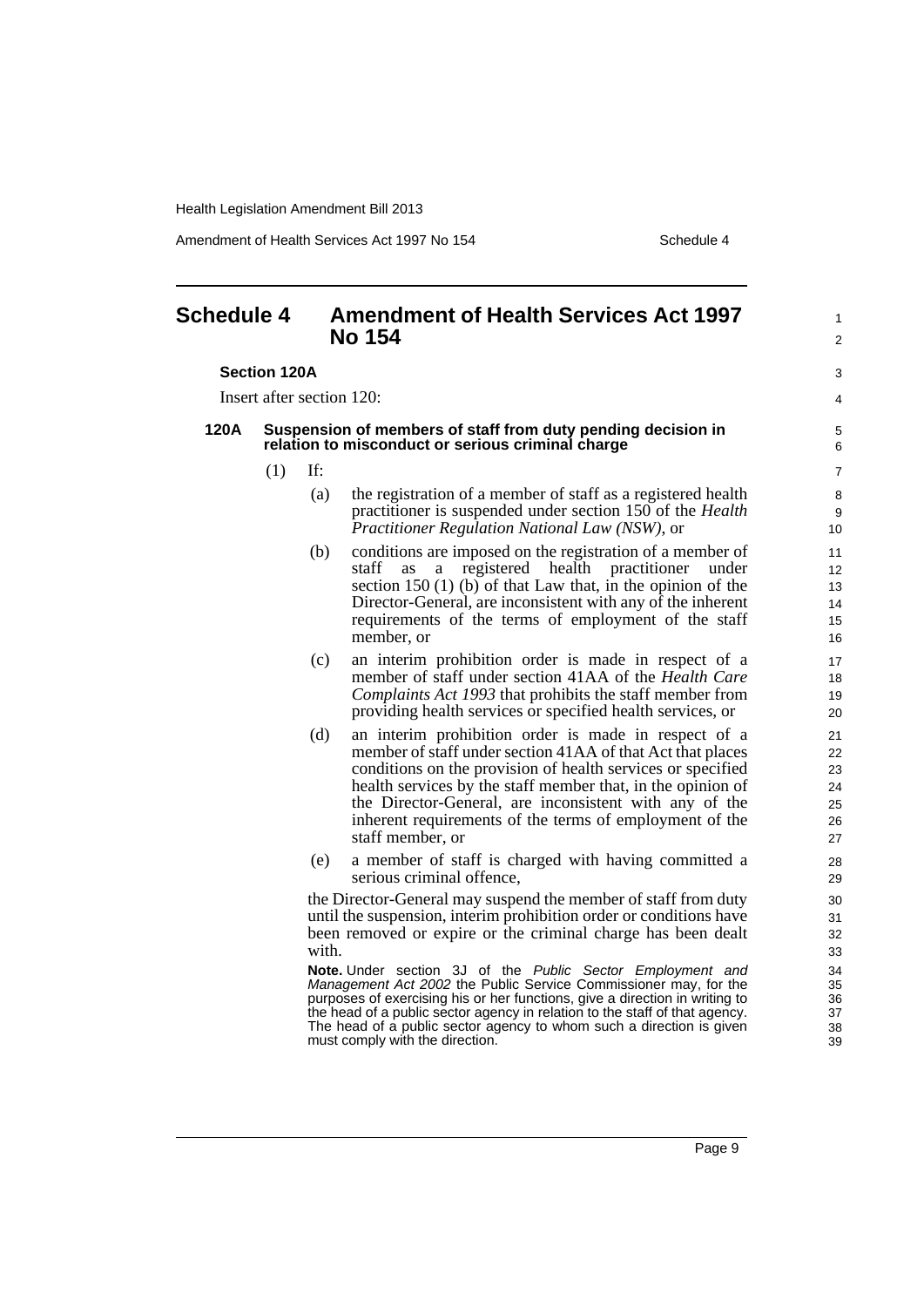- (2) Any salary payable to a person as a member of staff while the person is suspended from duty under this section is (if the Director-General so directs) to be withheld.
- (3) If:
	- (a) the registration of the member of staff as a registered health practitioner is cancelled or suspended under section 149C of the *Health Practitioner Regulation National Law (NSW)*, or

- (b) conditions are imposed on the registration of the member of staff as a registered health practitioner under section 149A (1) (b) of that Law that, in the opinion of the Director-General, are inconsistent with any of the inherent requirements of the terms of employment of the staff member, or
- (c) a prohibition order is made in respect of the member of staff under section 41A of the *Health Care Complaints Act 1993* that prohibits the staff member from providing health services or specified health services, or
- (d) a prohibition order is made in respect of the member of staff under section 41A of that Act that places conditions on the provision of health services or specified health services by the staff member that, in the opinion of the Director-General, are inconsistent with any of the inherent requirements of the terms of employment of the staff member, or
- (e) the person is convicted of the offence concerned,

the salary withheld under subsection (2) is forfeited to the State unless the Director-General otherwise directs or that salary was due to the person in respect of a period before the suspension was imposed.

- (4) If, at the time that the relevant suspension, interim prohibition order or conditions referred to in subsection (1)  $\hat{a}$ –(d) are removed or expire, action referred to in subsection  $(3)$   $(a)$ – $(d)$  is not taken in relation to the member of staff, the salary withheld under subsection (2) is to be paid to that member of staff unless the Director-General directs that the salary is to be forfeited to the State (other than any salary that was due to the person in respect of a period before the suspension was imposed).
- (5) If the Director-General has suspended a member of staff from duty under this section, the Director-General may at any time remove the suspension.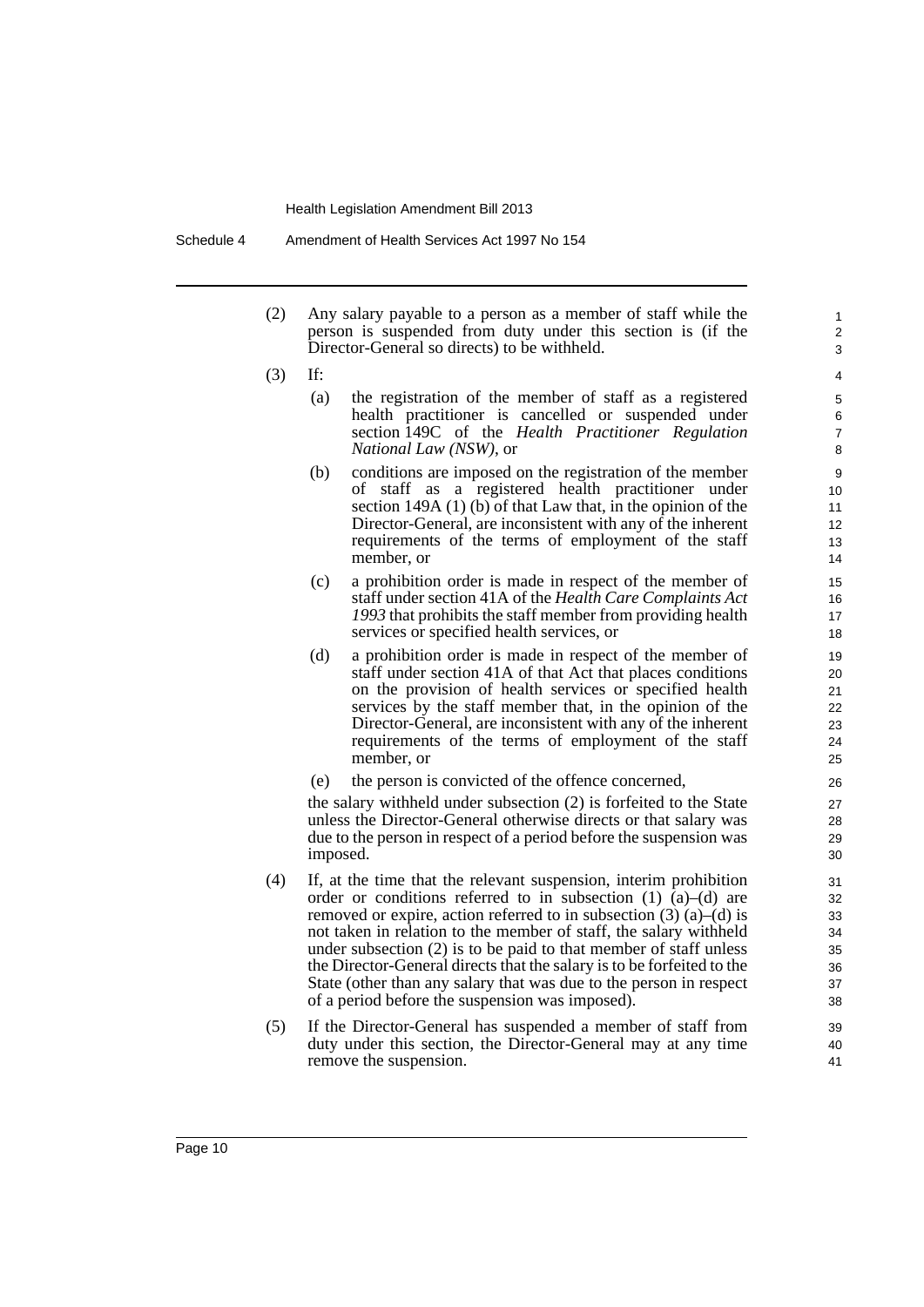Amendment of Health Services Act 1997 No 154

- (6) Nothing in this section prevents the Director-General from suspending a member of staff under any other provision of this Act or any other law (with or without pay) or from taking any other action against a member of staff under this Part.
- (7) In this section, *serious criminal offence* means an offence committed in New South Wales that is punishable by imprisonment for 5 years or more or an offence committed elsewhere that, if it had been committed in New South Wales, would be an offence so punishable.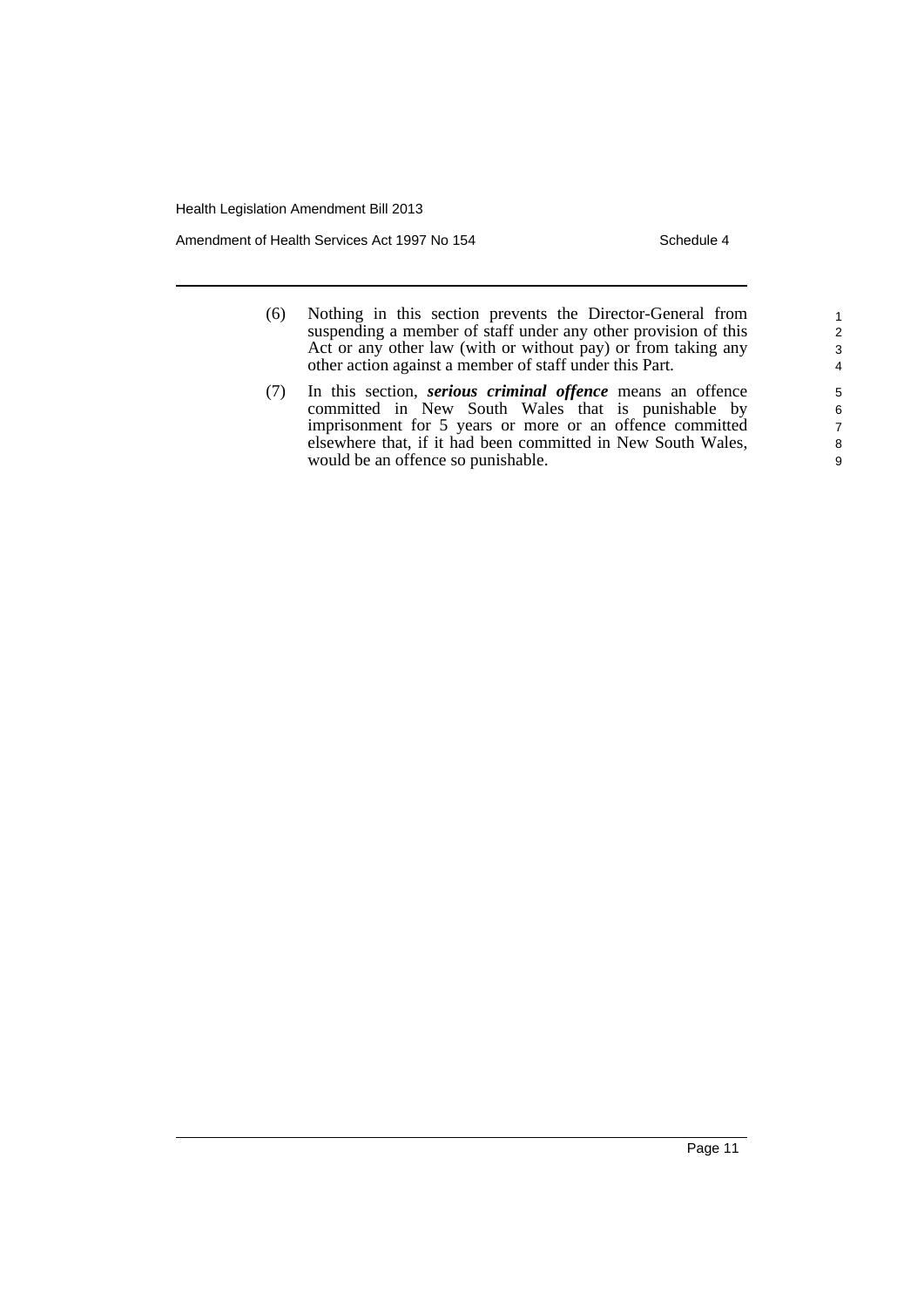Schedule 5 Amendment of Mental Health Act 2007 No 8

## <span id="page-17-0"></span>**Schedule 5 Amendment of Mental Health Act 2007 No 8**

| [1]   | <b>Section 4 Definitions</b>                                                           |                                                            |                                                                                                                                                                                                                                                                   | 3                        |
|-------|----------------------------------------------------------------------------------------|------------------------------------------------------------|-------------------------------------------------------------------------------------------------------------------------------------------------------------------------------------------------------------------------------------------------------------------|--------------------------|
|       | Omit paragraph (b) of the definition of <i>involuntary patient</i> in section $4(1)$ . |                                                            |                                                                                                                                                                                                                                                                   |                          |
|       |                                                                                        | Insert instead:                                            |                                                                                                                                                                                                                                                                   | 5                        |
|       |                                                                                        | (b)                                                        | a forensic patient who is re-classified as an involuntary<br>patient under section 53 of the Mental Health (Forensic<br><i>Provisions</i> ) <i>Act 1990</i> , or                                                                                                  | 6<br>$\overline{7}$<br>8 |
|       |                                                                                        | (c)                                                        | a correctional patient who is re-classified as an involuntary<br>patient under section 65 of the <i>Mental Health</i> ( <i>Forensic</i><br>Provisions) Act 1990.                                                                                                  | 9<br>10<br>11            |
| $[2]$ |                                                                                        | <b>Section 28A</b>                                         |                                                                                                                                                                                                                                                                   | 12                       |
|       |                                                                                        | Insert after section 28:                                   |                                                                                                                                                                                                                                                                   | 13                       |
|       | 28A<br>Tribunal to be informed if detained person is a forensic patient                |                                                            |                                                                                                                                                                                                                                                                   | 14                       |
|       |                                                                                        |                                                            | If an authorised medical officer of a mental health facility<br>becomes aware that a person detained in the mental health facility<br>under this Division is a forensic patient, the officer is, as soon as<br>is reasonably practicable, to notify the Tribunal. | 15<br>16<br>17<br>18     |
| $[3]$ |                                                                                        | <b>Section 43A</b>                                         |                                                                                                                                                                                                                                                                   | 19                       |
|       | Insert after section 43:                                                               |                                                            |                                                                                                                                                                                                                                                                   |                          |
|       | 43A                                                                                    | Tribunal to be informed of discharge of a forensic patient |                                                                                                                                                                                                                                                                   | 21                       |
|       |                                                                                        |                                                            | An authorised medical officer of a mental health facility must, as<br>soon as is reasonably practicable, notify the Tribunal of the<br>discharge of a person detained in the mental health facility whom<br>the officer knows is a forensic patient.              | 22<br>23<br>24<br>25     |